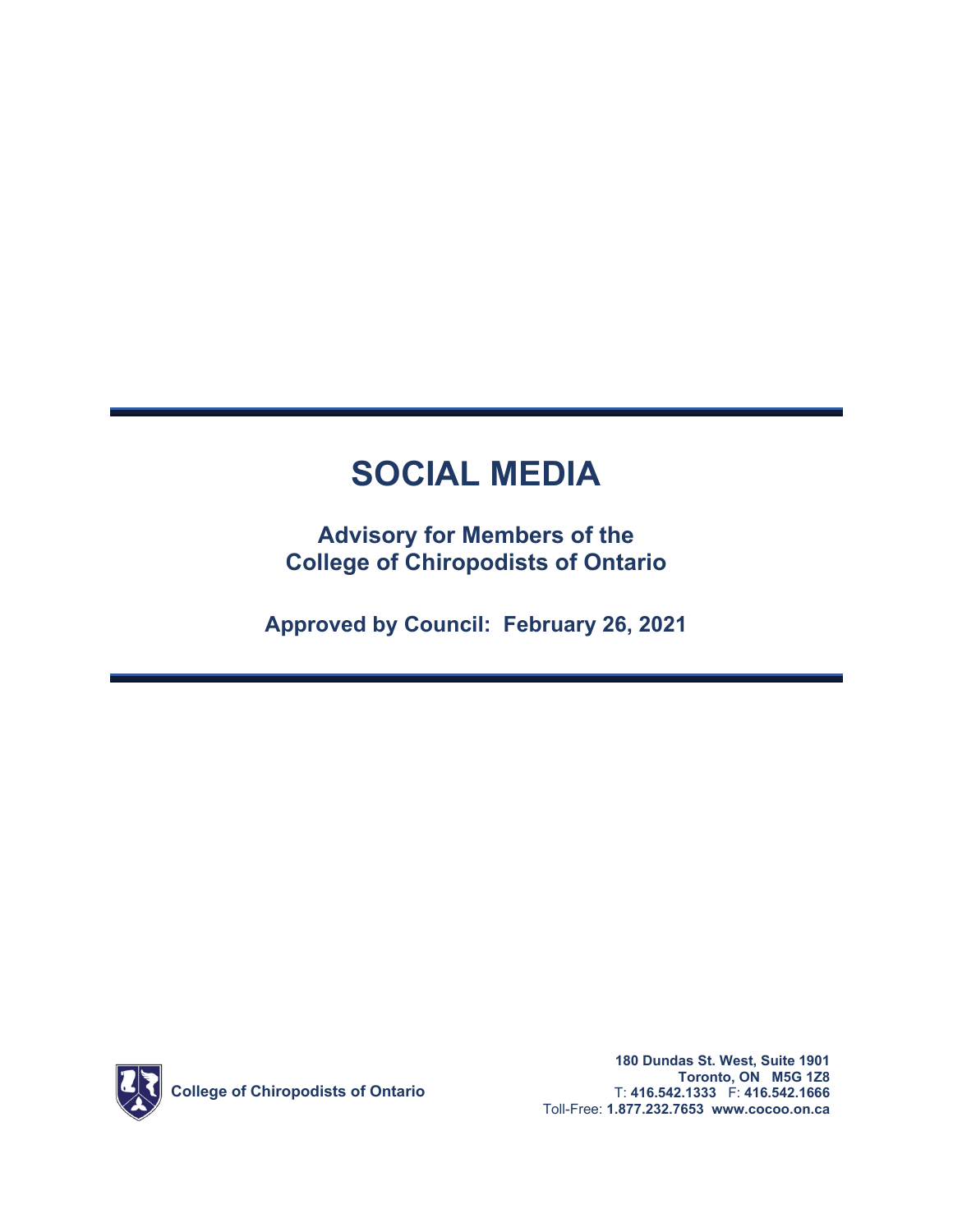## **INDEX**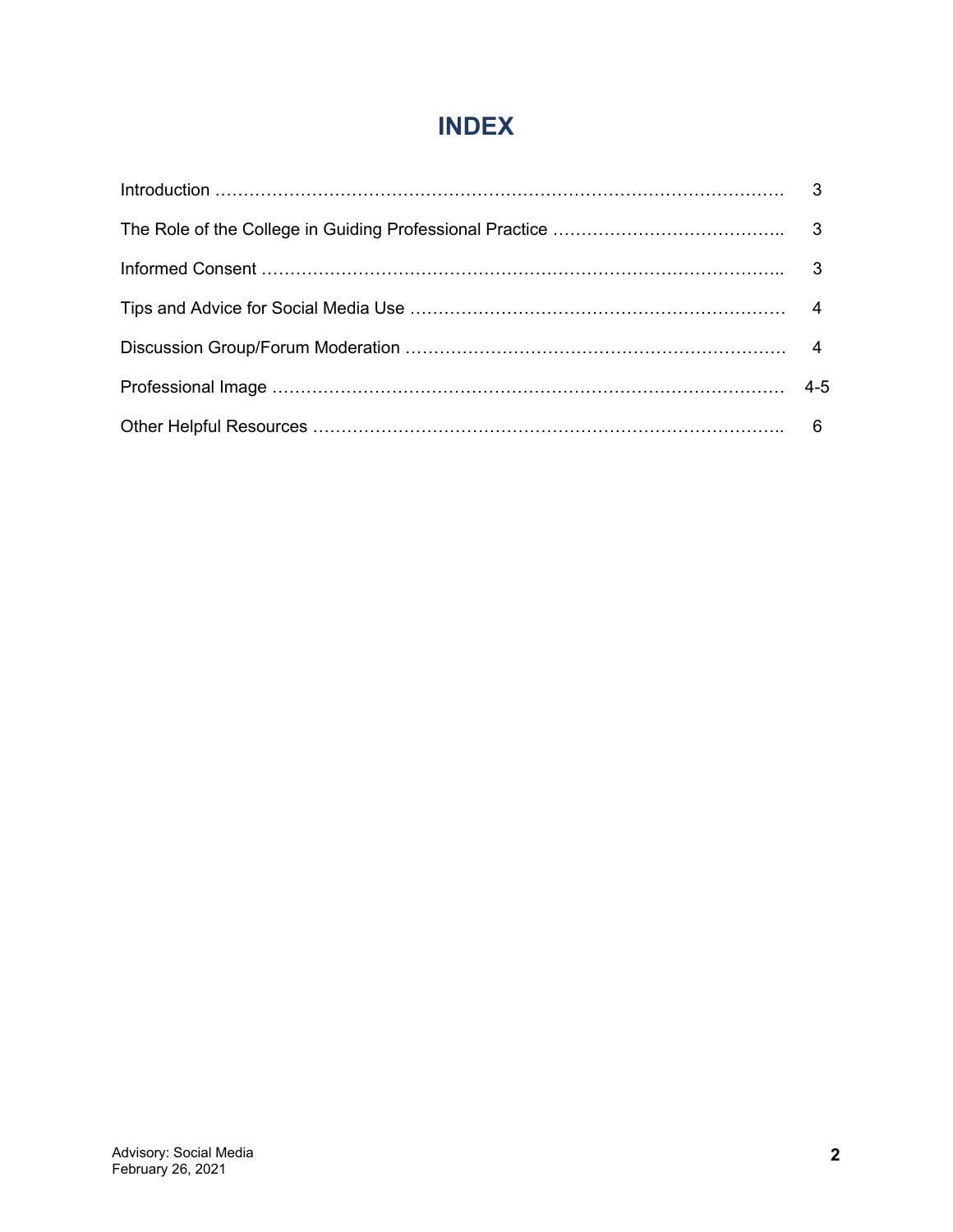#### **Introduction**

Social media is a powerful tool for communicating and networking and has become pervasive in all aspects of our lives, personal and professional. This is especially true during global crises, like the COVID-19 pandemic we are currently experiencing. Various social media platforms, such as Facebook (especially the group discussion forums), Twitter, and Instagram, have become sources of information, innovative ideas for clinical practice and coping strategies, networking and social and emotional support. For Members of the College, social media can be useful for:

- Advertising
- Educating the public and promoting foot health
- Networking with other Members or members of other colleges
- Sharing of ideas
- Professional development opportunities (e.g. conferences, webinars)
- Discussing challenging and/or interesting issues
- Gathering news, whether it's global, local and/or professional

As health care professionals, the opportunities to reach out, dialogue, inform, educate and learn online are tremendous. But Members ought to be cautious in their use of the social media, which presents unique challenges, including but not limited to, maintaining patient confidentiality and professional boundaries in an environment that is inherently public and not secure.

#### **The Role of the College in Guiding Professional Practice**

The role of the College in regulating the profession is to ensure the core principles, standards, and relevant legislation are interpreted and applied to practice and to conduct, including within the social media environment. For example, issues related to confidentiality and privacy, professional behaviour, consent, advertising standards, etc.

Where there are many benefits of social media, as indicated above, those benefits need to balance against the obligations to protect the interest of the public and ensure professional, ethical behaviour and relationships are maintained.

#### **Informed Consent**

Members are accountable for ensuring health information is not collected, used, or disclosed without the informed consent of the patient. When interacting with the public and/or other members of the College using social media platforms, the Member must be mindful and adhere to their professional obligations under, among others, the Health Care Consent Act, the [Personal Health Information Protection Act \(PHIPA\),](https://www.ontario.ca/laws/statute/04p03) and the [College's Standards \(](http://cocoo.on.ca/standards-of-practice/)including, in particular, the Patient Relations Standard).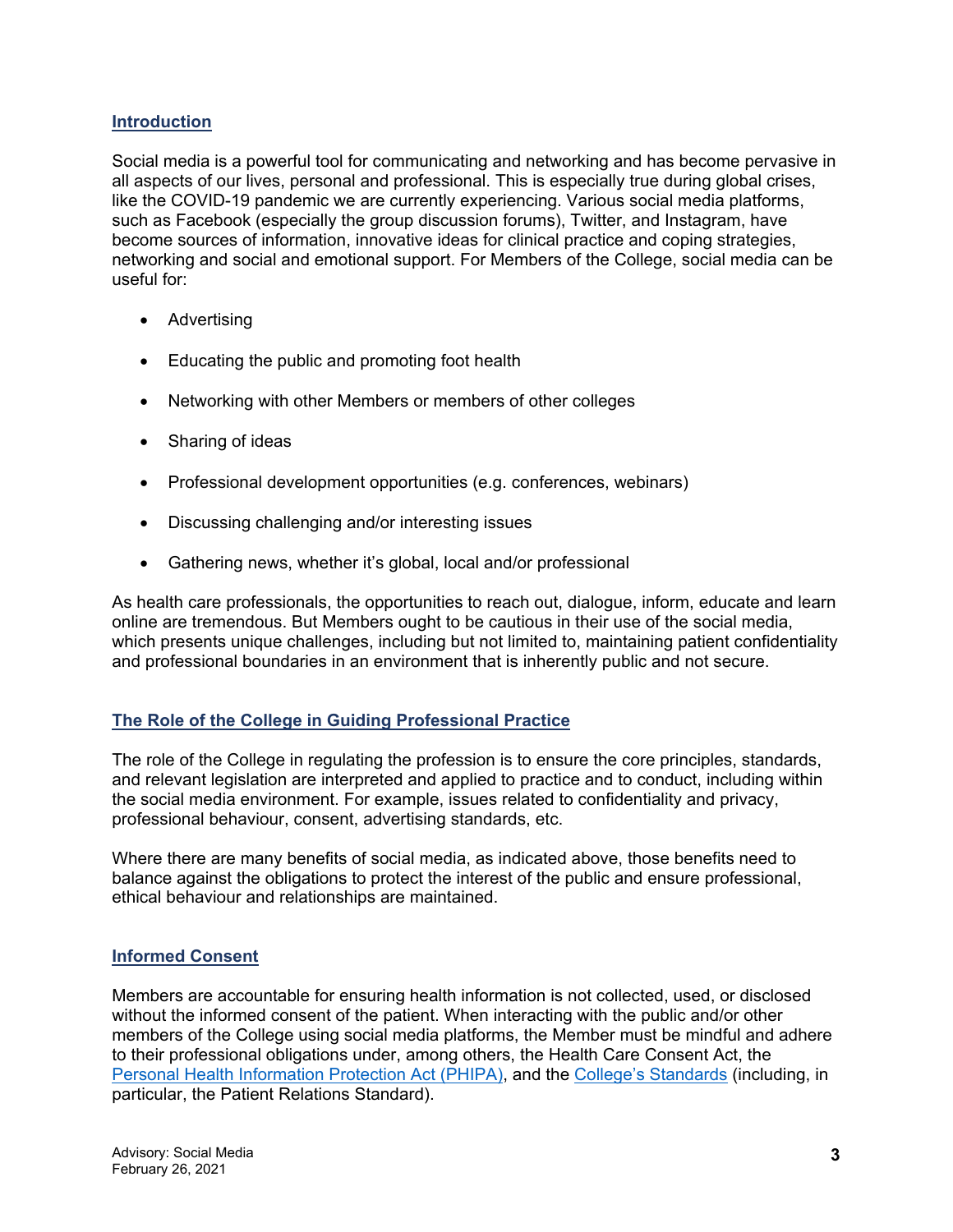#### **Tips and Advice for Social Media Use**

The College offers Members the following tips and advice when participating in social media:<sup>1</sup>

#### **1. Don't Lie**

Members must only share information online that is true, not misleading, and/or obtained from credible sources. Members must always fact-check before posting or disseminating information. Members should always consider whether the information they are sharing is helpful to the reader or whether it will propagate unnecessary fear, panic and misinformation. Additionally, Members should always retract or correct any inaccurate comments or information they have shared.

#### **2. Don't Pry**

Members are prohibited from seeking personal or sensitive information about patients, patients' family members or friends. Doing so may constitute professional misconduct and/or a breach of the College's Standards.

#### **3. Can't Delete**

Most social media "posts" are searchable and very difficult to eliminate from the cyber-world. Therefore, Members should always "pause before you post" and consider whether what they are sharing online is helpful or harmful to others. In addition, Members could consider if what they are posting is targeting another individual or an identifiable group and could be considered as discriminatory, bigotry, offensive, cyber-bullying and/or unprofessional.

#### **4. Don't Steal, Don't Reveal**

Members should never share information that is confidential or proprietary. When sharing credible information online, Members should always cite and give credit to its source.

#### **Discussion Group/Forum Moderation**

For Members that are also moderators of social media groups/forums related to the profession, it is their responsibility to ensure all of the aforementioned principles and advice are followed and upheld in their respective platforms. Moderators should develop policies and guidelines for participation and communicate them clearly to their users. Moderators should enforce these policies and guidelines and act accordingly should there be violations or breaches.

#### **Professional Image**

Information, pictures and/or opinions posted on social media platforms and the internet are permanent. Negative or unprofessional images and/or statements by Members are harmful to the reputation of the profession and undermine patient or public trust.

<sup>1</sup> Adapted from the "12-Word Social Media Policy" by the Mayo Clinic Social Media Network [https://www.hrreporter.com/DynamicData/AttachedDocs/facebook-refcheck-PRINT%20\(2\).pdf](https://www.hrreporter.com/DynamicData/AttachedDocs/facebook-refcheck-PRINT (2).pdf)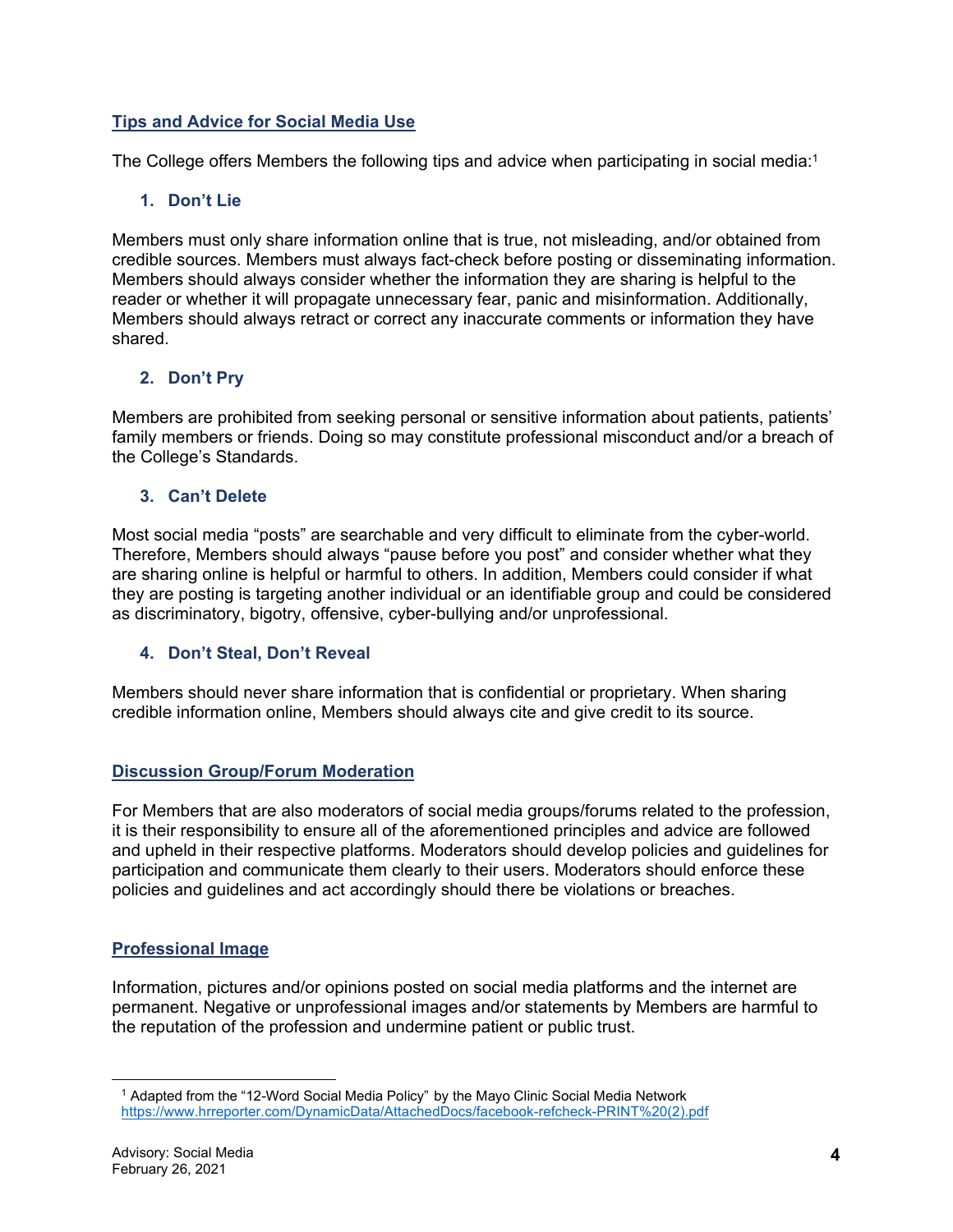*"It is absolutely crucial to remember that anything you post online may stay there forever, in one form or another, so think carefully before you post – post information with eyes wide open, and consider the potential risks to their employment – current and future. Whether through the Internet Archive's Wayback Machine Site or the caches of Google and Yahoo, old versions of websites are indeed searchable by those 'in the know'. What is actually found may include your own posted material, as well as information about you posted by others."* 

– Dr. Ann Cavoukian, the former Information and Privacy Commissioner of Ontario and one of the world's leading privacy experts